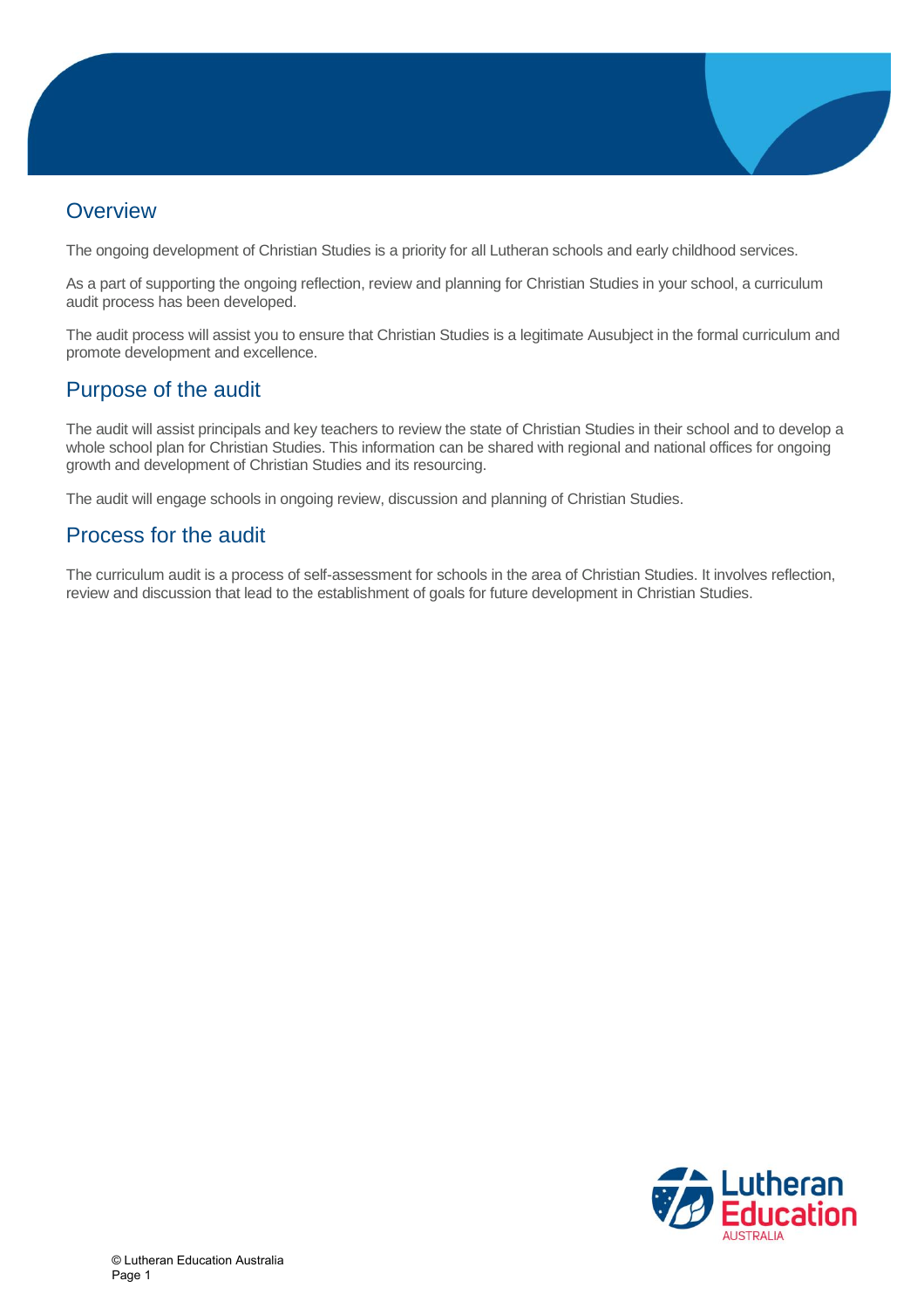# Guiding questions for your school

## 1. Christian Studies

### **Vision**

- What is your school's vision for Christian Studies?
- How is your school's vision communicated to school stakeholders?
- To what extent do staff, students and parents accept the school's vision?

### **Policy and practice**

- What is your school's statement about the purpose and practice of Christian Studies?
- What are the strengths of Christian Studies in your school?
- What areas are in need of development?
- To what extent is the school using the Christian Studies Curriculum Framework (CSCF)?
- How does your school regularly map, review and innovate on the Christian Studies units taught across the year levels?
- What is your school's policy about the assessment and reporting of Christian Studies?
- How does the school ensure that appropriate pedagogy is used in Christian Studies? (p 7,8 CSCF)

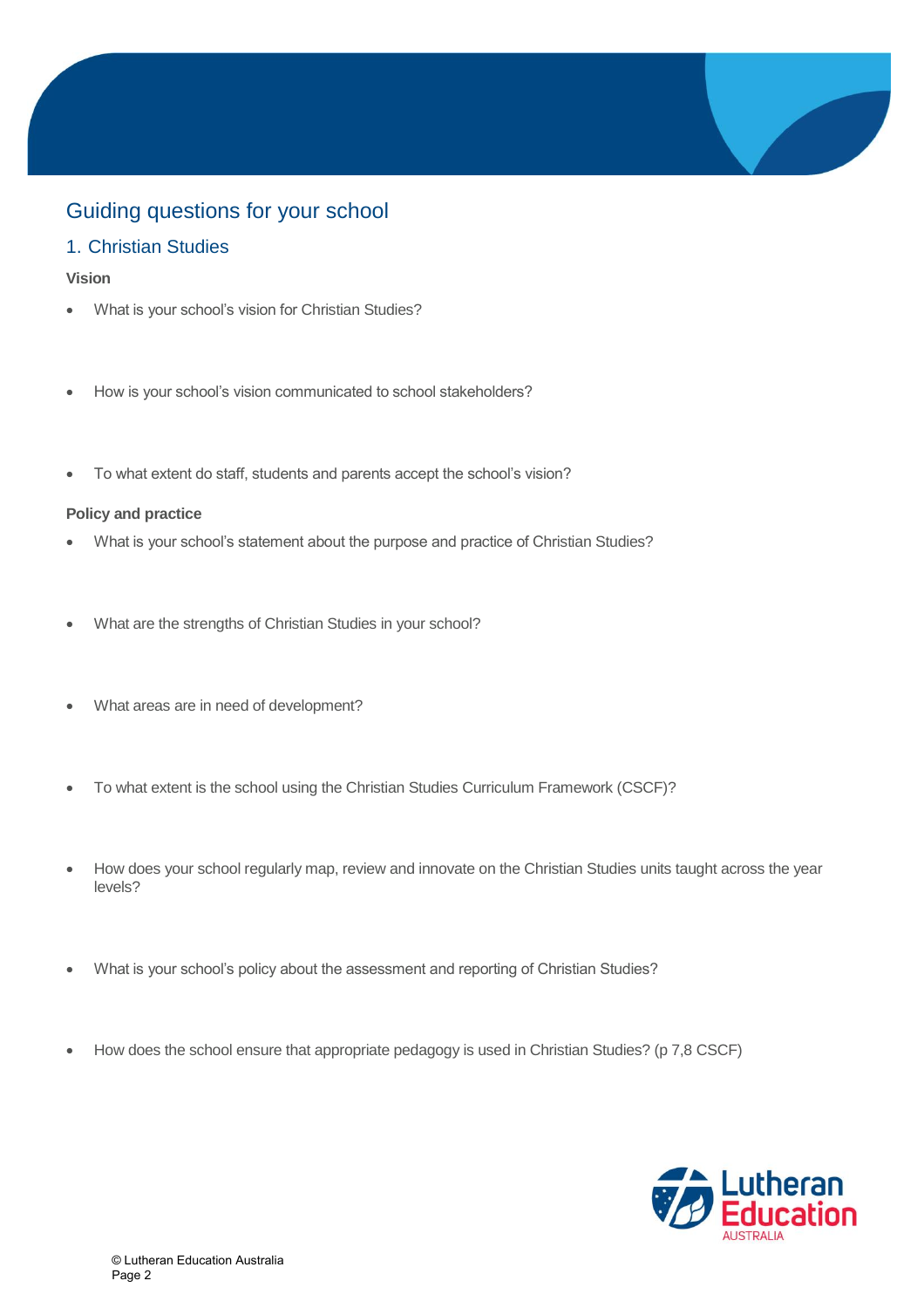### 2. Teachers of Christian Studies

- How are Christian Studies teachers selected at your school?
- Do you think teaching Christian Studies is highly valued by the staff and students at your school? Why or why not?

### **Professional development opportunities and priorities**

- Describe the professional development you have received in Christian Studies in the last twelve months?
- How aware are you of current issues, research and trends in the area of Christian Studies?
- How has the school grown your understanding of Christianity, theology, world religions?
- What are your professional development needs in the area of Christian Studies that could be provided by the:
	- $\triangleright$  School
	- > System
- To what extent are you encouraged to develop networks to share what is happening in Christian Studies with colleagues within and beyond the Lutheran system?

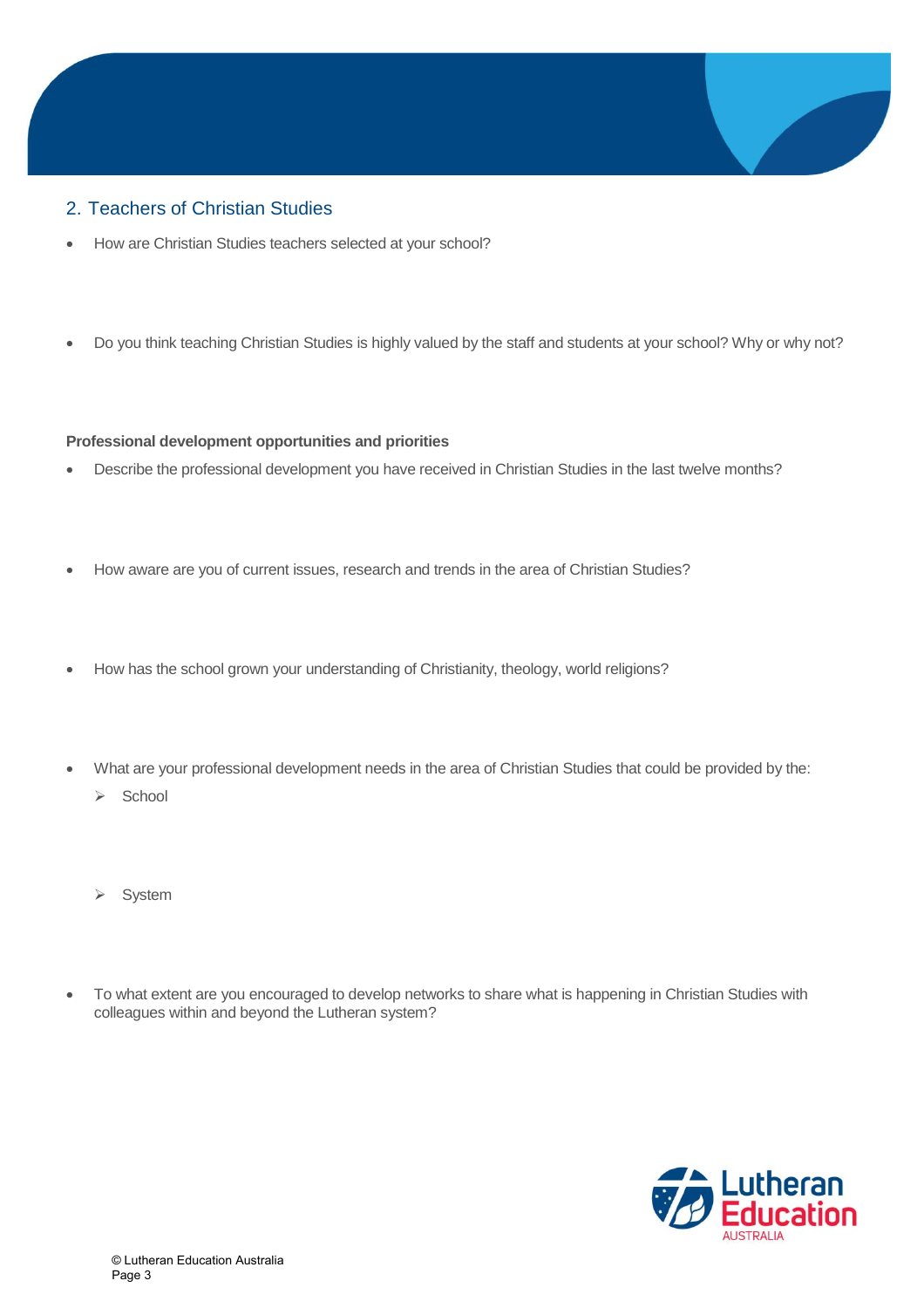## 3. Timetabling

- How much time is allocated to Christian Studies in the weekly timetable?
- How does the time compare with the time allocated for other areas such as English, Maths, Science etc?
- To what extent are links made between Christian Studies and other parts of the curriculum?

### 4. Resources

### **Budget**

- Who is responsible for the disbursement of the Christian Studies budget?
- What percentage of the budget for key learning areas was spent on Christian Studies?

### **Range and Accessibility**

What are your needs in relation to resourcing your Christian Studies program?

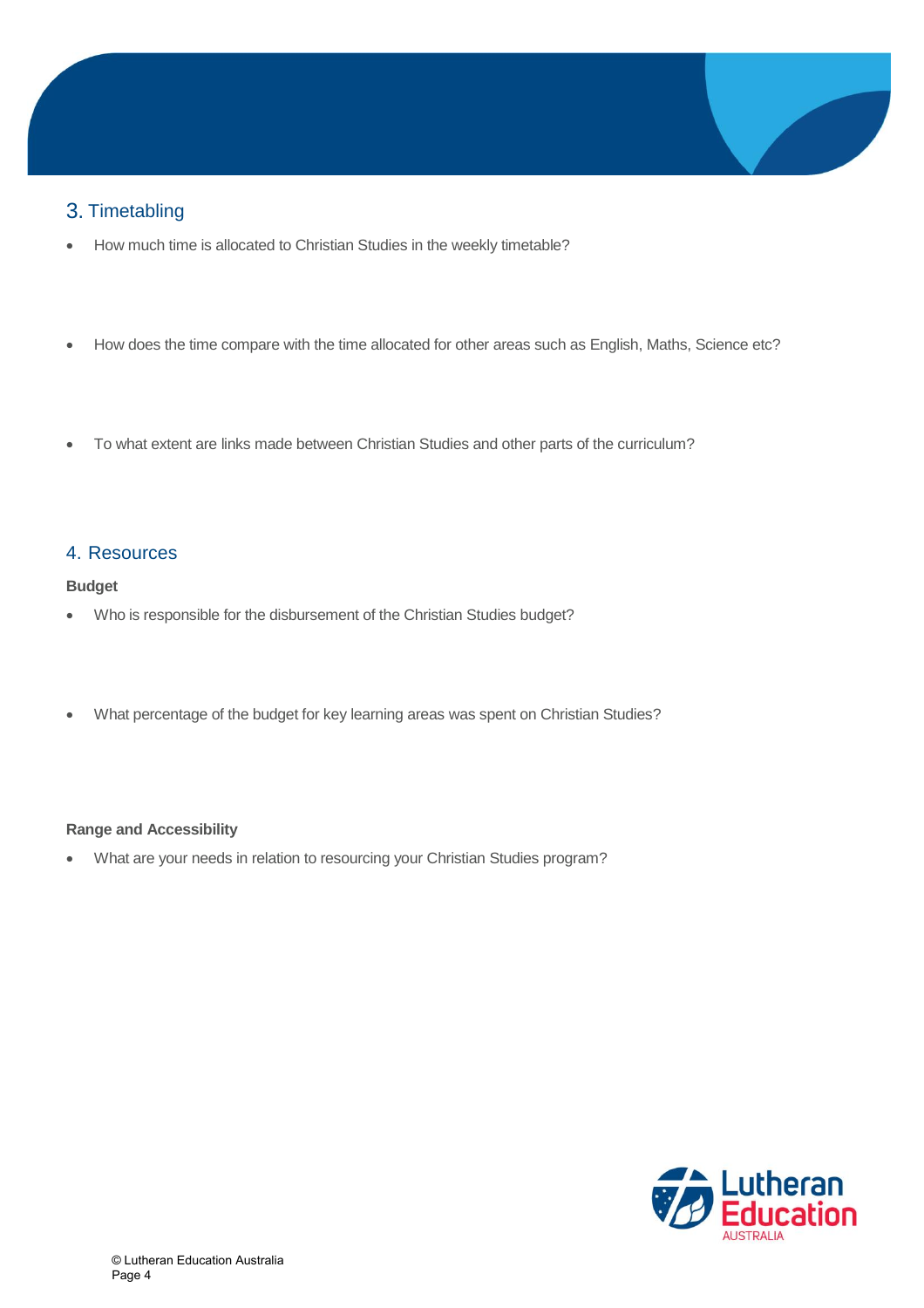### 5. Other issues

- In what ways are the local pastors or school pastor encouraged to be a resource for teachers and students?
- What other issues does your school need to address in relation to Christian Studies?
- What support does your school need in relation to Christian Studies?

6. Other Comments